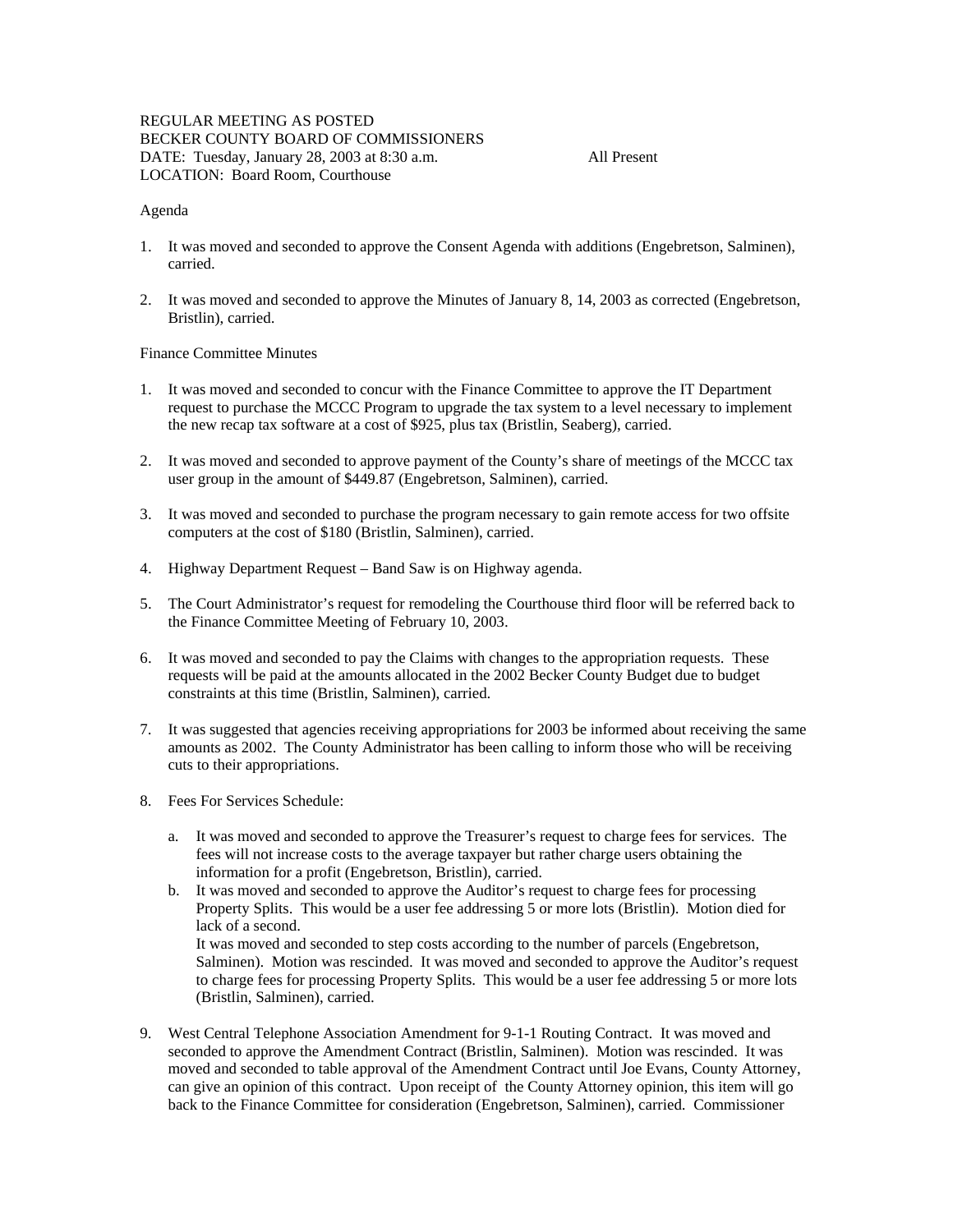Bristlin suggested that any contract with Becker County should go to the County Attorney for an opinion.

- 10. It was moved and seconded to approve the Transit Claims (Engebretson, Seaberg), carried.
- 11. There was discussion about the Solid Waste Fee Increase.

Auditor

- 1. It was moved and seconded to approve a Gambling Permit at Height of Land Sportsmen's Club for operations at Height of Land Sportsmen's Club (Engebretson, Bristlin), carried.
- 2. It was moved and seconded to approve a Tobacco License for Longfors Bait (Engebretson, Salminen), carried.

#### Assessor

1. It was moved and seconded to approve the following Abatements (Engebretson, Seaberg), carried.

### 2002 Tax Payable

| Parcel #    | Twn/City            | Amount | Reason    |
|-------------|---------------------|--------|-----------|
| 30.8020.000 | <b>Spring Creek</b> | -194.  | Homestead |

2. The County Assessor gave a discussion of the Abatement process.

#### Highway

- 1. It was moved and seconded to approve the Agenda as amended (Engebretson, Bristlin), carried.
- 2. It was moved and seconded to approve the purchase of a Band Saw at the cost of approximately \$999.10, plus tax and shipping (Engebretson, Bristlin), carried.
- 3. It was moved and seconded to pass Resolution No. DOH 01-03-2E, authorizing the County Engineer to advertise for quotes for (4) roadside mowing maintenance contracts for the period of May 1, 2003 to November 15, 2003. Quotes to be opened on March 13, 2003 at 10:00 a.m. (Bristlin, Salminen), carried.

#### Human Services

- 1. It was moved and seconded to approve the Agenda as amended (Engebretson, Bristlin), carried.
- 2. Transit Statistics for 2002 and the Transit Radio System were discussed. Information only.
- 3. It was moved and seconded to approve the Human Services Claims (Engebretson, Bristlin), carried.
- 4. Transit Claims were approved under Finance.
- 5. It was moved and seconded to approve to send John Hovdenes to the National Community Transportation Conference in Philadelphia on May 18-23, 2003. Costs are covered through a scholarship from the Federal Government (Salminen, Bristlin), carried.
- 6. Purchase of Services Contracts: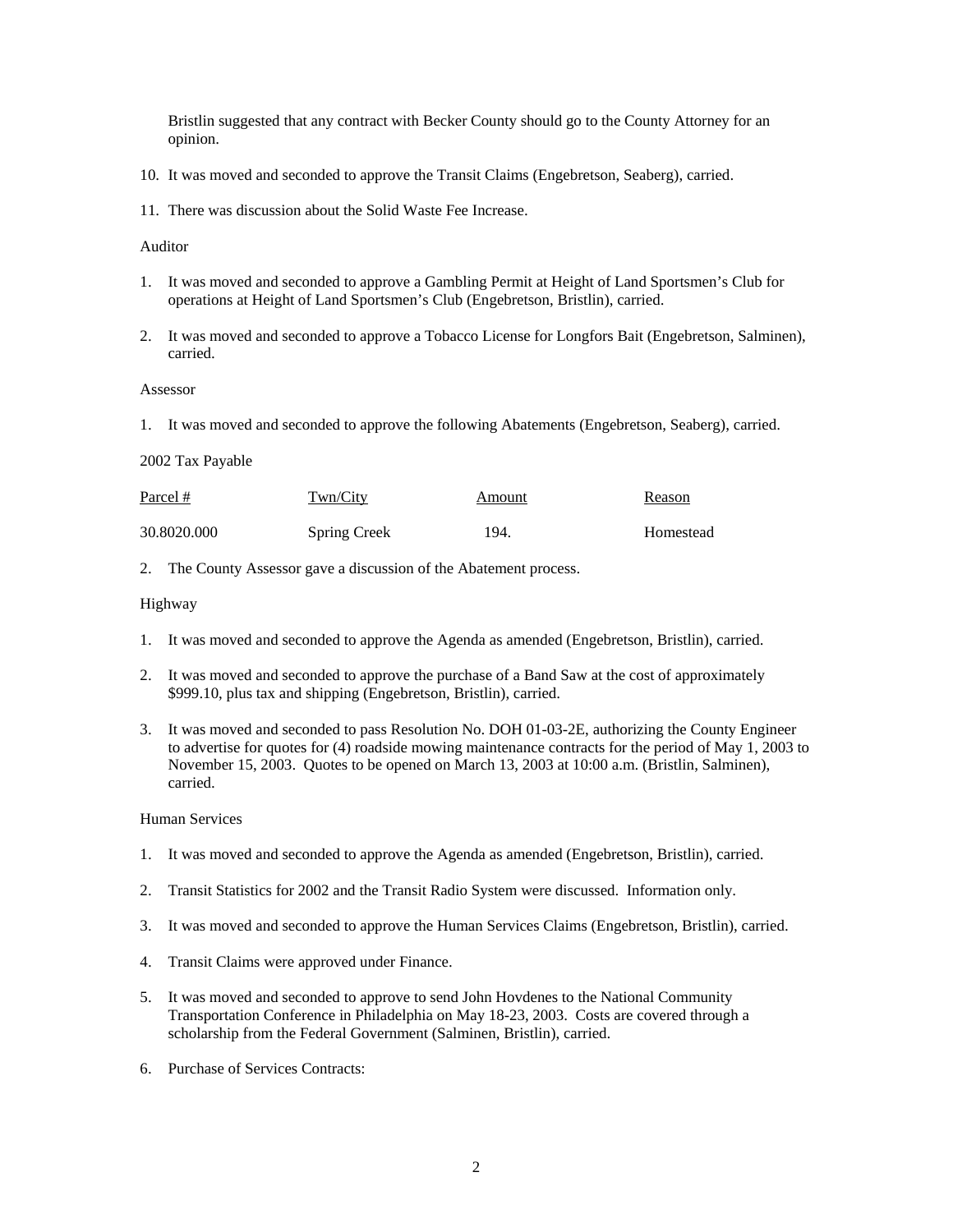- a. Emmanuel Community It was moved and seconded to approve payment of Becker County's share of the contract with Judy Peterson to provide Senior Information and Referral Services shared with Frazee Care Center, St. Mary's Nursing Home and Emmanuel Community in the amount of \$8,800 (Engebretson, Salminen), carried.
- b. Barbara Van Offeren Home It was moved and seconded to approve to contract for Adult Foster Care and Specialized Services for Adults under her care (Engebretson, Bristlin), carried.
- c. White Earth Tribal Council It was moved and seconded to contract for Children's Mental Health Services for American Indian children on the Reservation that includes Mahnomen and Clearwater Counties. Services provided are Wellness (\$167,000), Adolescence Services grant (\$192,000), and Respite Care (\$60,000). Costs are reimbursed by DHS (Engebretson, Seaberg), carried.
- d. Bonnie Storm Group Home It was moved and seconded to contract for Adult Services (Engebretson, Seaberg), carried.
- e. Meridian Services It was moved and seconded to contract for Case Management Services for Medical Assistance DD Clients (Salminen, Seaberg), carried.
- 7. It was moved and seconded to accept the Public Assistance Applications (Bristlin, Salminen), carried.

#### NRM

- 1. It was moved and seconded to award the bid for the Seedling Planting Contract for the Spring of 2003 to Ozark Mountain Forestry, Inc., low bidder (Bristlin, Salminen), carried.
- 2. Personnel Request. It was moved to authorize the NRM, Parks & Rec., and Highway Department to interview and hire a Receptionist/Bookkeeper (Engebretson). Motion failed for lack of a second. The Board asked that this request come before the Finance Committee with documentation of costs.

#### Planning & Zoning

- 1. It was moved and seconded to approve the Agenda as presented (Bristlin, Salminen), carried.
- 2. It was moved and seconded to approve the following Appointments to the Planning Commission (Bristlin, Salminen), carried.

| District 1.  | Jim Kovala, Carsonville     |
|--------------|-----------------------------|
|              | Mike Swan, Carsonville      |
| District 2.  | Jim Bruflodt, Lake View     |
|              | Ken Christensen, City of DL |
| District 3.  | Larry Knutson, Erie         |
|              | Julia Miller, Maple Grove   |
| District 4.  | Waldo Johnson, Detroit      |
|              | Don Skarie, Detroit         |
| District 5.  | Jeff Moritz, Lake Eunice    |
|              | John McGovern, Lake Park    |
| Commissioner | Dave Seaberg                |

3. It was moved and seconded to approve the following Appointments to the Board of Adjustments (Engebretson, Bristlin), carried.

| District 1. | Terry Kallil, Shell Lake                    |
|-------------|---------------------------------------------|
| District 2. | Tom Oakes, City of DL                       |
| District 3. | Charles Rew, Burlington - Alternate 2003    |
| District 4. | Harry Johnston, City of DL                  |
| District 5. | Jerome Flottemesch, Richville               |
|             | Members at large (2) Jim Elletson, Richwood |
|             | Naomi Champ, City of DL                     |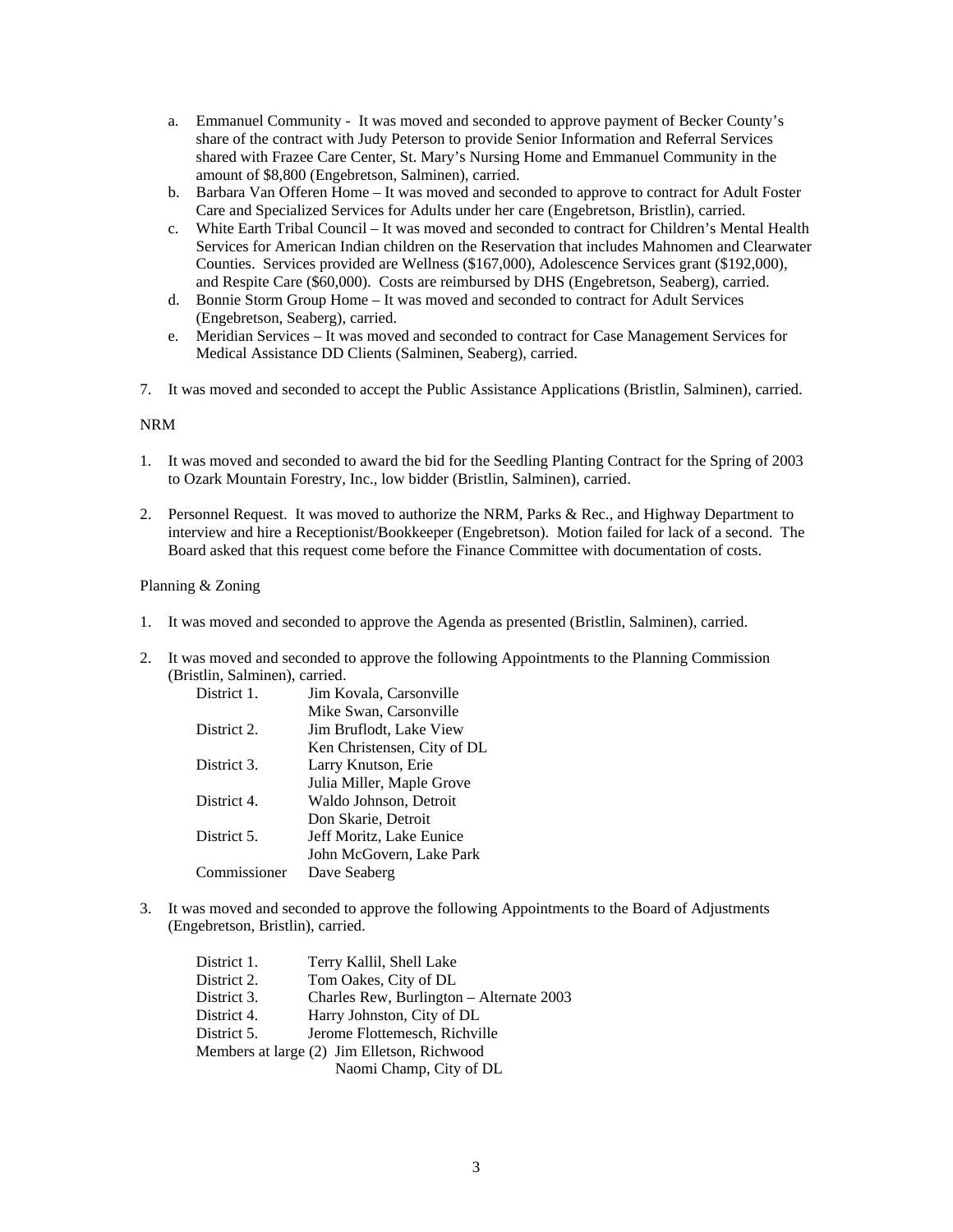- 3. It was moved and seconded to have Planning & Zoning send letters to the previous board members thanking them for their service by serving on the Planning & Zoning Boards (Engebretson, Bristlin), carried.
- 4. It was the consensus of the Board to leave the Planning Commission Sub-Committee as is.
- 5. Planning Commission (PC) Minutes of January 21, 2003:
- 1) FIRST ORDER OF OLD BUSINESS: Ernest Sayler, Prelimary Plat, Tabled.
- 2) FIRST ORDER OF NEW BUSINESS: William and Debra Dillon, Detroit Township. It was moved and seconded to concur with the findings and recommendations of the PC to approve the change of zone from agricultural to residential and approve the certificate of survey for a 1.01 acre tract based on the fact that the change of zone is in character with the surrounding neighborhood and the certificate does meet the criteria of the Zoning Ordinance and subdivision Ordinance (Engebretson, Bristlin), carried.
- 3) SECOND ORDER OF BUSINESS: Curt Richmond, Cormorant Township. It was moved and seconded to concur with the findings and recommendations of the PC to approve a conditional use permit to allow a retaining wall in the shore impact zone based on the fact that it would correct an existing erosion problem, that the plan submitted to the Zoning Office, with the conditional use permit application and dated 10/18/02 and 12/03/02 be followed and with the stipulation that the Cormorant Lakes Watershed must approve the plans prior to starting the project (Bristlin, Salminen), carried.
- 4) THIRD ORDER OF NEW BUSINESS: Otter Tail Power Company. It was moved and seconded to concur with the findings and recommendations of the PC to allow the upgrade of a transmission line from Frazee to Detroit Lakes based on the fact that it is an essential services to provide electricity to a growing community and the application does follow the guidelines of the Zoning Ordinance (Engebretson, Salminen), carried.
- 5) FOURTH ORDER OF NEW BUSINESS: The next informational meeting is tentatively scheduled for Thursday, February 13, 2003 at 8:30 a.m. at the Zoning Office.

#### EDA

- 1. Scott Wilson brought a request to appoint (2) people, (1) from District 2 and (1) from District 3 to the EDA Board.
	- a. Harry Salminen, District 2 Commissioner, appointed Mike Metalak for a 6-year term to expire January 1, 2009 (Bristlin, Seaberg), carried.
	- b. Dave Seaberg, District 3 Commissioner, appointed Jerry Schramm for a 6-year term to expire January 1, 2009 (Seaberg, Engebretson), carried.

#### **Commissioners**

- 1. Reports & Correspondence:
	- a. WACCO Meeting, Commissioner Engebretson
	- b. Tribal Committee Meeting, Commissioner Winter
- 2. It was moved and seconded to approve the 2-year contract between the Minnesota Counties Research Foundation and Becker County. The foundation has retained Maximus, Inc. as a consultant to perform services that are the subject of this agreement (Engebretson, Seaberg), carried.
- 3. The Conflict of Interest Policy will be brought back after the Joe Evans, County Attorney, has reviewed the policy.
- 4. It was moved and seconded to adopt the Code of Ethics. This document has signature lines for the Commissioner's to sign if they wish (Engebretson, Seaberg), carried. Bristlin voting nay.
- 5. Being a Good Commissioner. It was moved and seconded to adopt the "Roberts Rules of Order" (Engebretson, Salminen), carried.